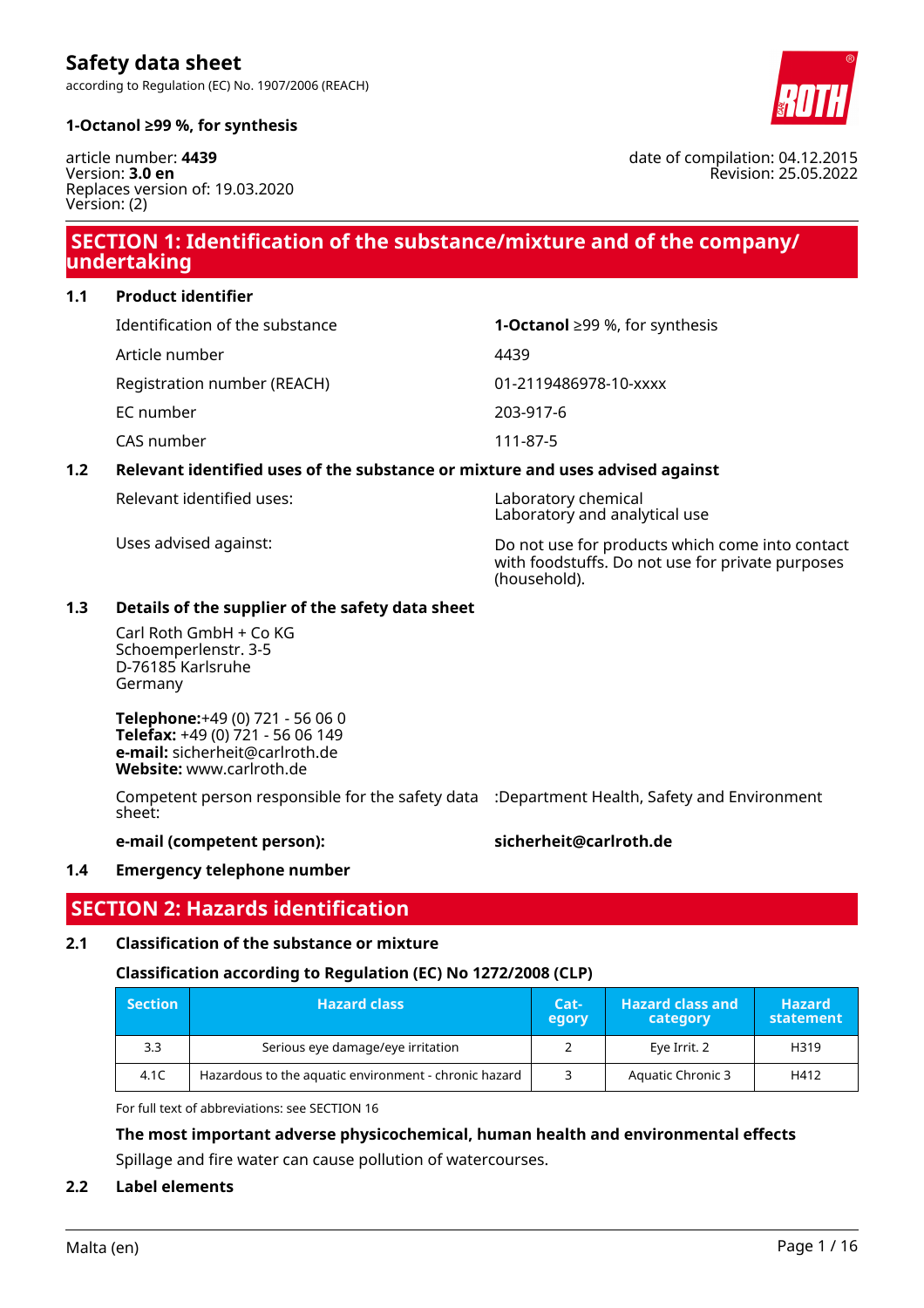according to Regulation (EC) No. 1907/2006 (REACH)



#### **1-Octanol ≥99 %, for synthesis**

#### article number: **4439**

|                                   | Labelling according to Regulation (EC) No 1272/2008 (CLP)                                                                          |  |  |  |  |
|-----------------------------------|------------------------------------------------------------------------------------------------------------------------------------|--|--|--|--|
| <b>Signal word</b>                | Warning                                                                                                                            |  |  |  |  |
| <b>Pictograms</b>                 |                                                                                                                                    |  |  |  |  |
| GHS07                             |                                                                                                                                    |  |  |  |  |
| <b>Hazard statements</b>          |                                                                                                                                    |  |  |  |  |
| H319<br>H412                      | Causes serious eye irritation<br>Harmful to aquatic life with long lasting effects                                                 |  |  |  |  |
| <b>Precautionary statements</b>   |                                                                                                                                    |  |  |  |  |
|                                   | <b>Precautionary statements - prevention</b>                                                                                       |  |  |  |  |
| P273<br>P280                      | Avoid release to the environment<br>Wear protective gloves/eye protection                                                          |  |  |  |  |
|                                   | <b>Precautionary statements - response</b>                                                                                         |  |  |  |  |
| P305+P351+P338                    | IF IN EYES: Rinse cautiously with water for several minutes. Remove contact<br>lenses, if present and easy to do. Continue rinsing |  |  |  |  |
| P337+P313                         | If eye irritation persists: Get medical advice/attention                                                                           |  |  |  |  |
| Signal word: Warning<br>Symbol(s) | Labelling of packages where the contents do not exceed 125 ml                                                                      |  |  |  |  |
|                                   |                                                                                                                                    |  |  |  |  |
| H412                              | Harmful to aquatic life with long lasting effects.                                                                                 |  |  |  |  |
| <b>Other hazards</b>              |                                                                                                                                    |  |  |  |  |
|                                   | This material is combustible, but will not ignite readily.                                                                         |  |  |  |  |
|                                   | <b>Results of PBT and vPvB assessment</b>                                                                                          |  |  |  |  |

According to the results of its assessment, this substance is not a PBT or a vPvB.

# **SECTION 3: Composition/information on ingredients**

### **3.1 Substances**

**2.3 Other hazards**

| Name of substance | 1-Octanol             |
|-------------------|-----------------------|
| Molecular formula | $C_8H_{18}O$          |
| Molar mass        | 130,2 $9/_{mol}$      |
| REACH Reg. No     | 01-2119486978-10-xxxx |
| CAS No            | 111-87-5              |
| EC No             | 203-917-6             |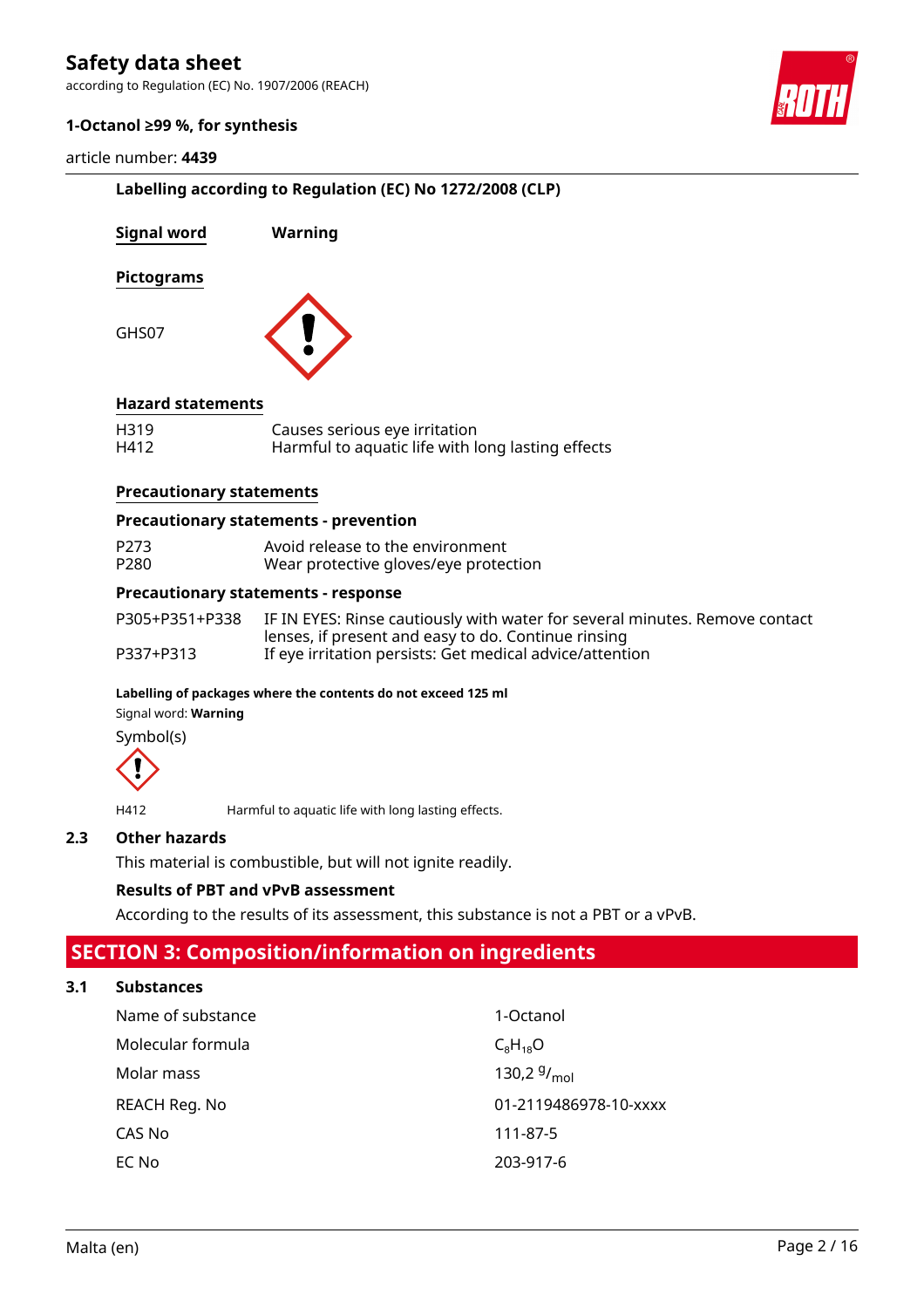according to Regulation (EC) No. 1907/2006 (REACH)



#### **1-Octanol ≥99 %, for synthesis**

article number: **4439**

### **SECTION 4: First aid measures**

#### **4.1 Description of first aid measures**



#### **General notes**

Take off contaminated clothing.

#### **Following inhalation**

Provide fresh air. In all cases of doubt, or when symptoms persist, seek medical advice.

#### **Following skin contact**

Rinse skin with water/shower.

#### **Following eye contact**

Irrigate copiously with clean, fresh water for at least 10 minutes, holding the eyelids apart. In case of eye irritation consult an ophthalmologist.

#### **Following ingestion**

Rinse mouth. Call a doctor if you feel unwell.

- **4.2 Most important symptoms and effects, both acute and delayed** Irritation, Headache, Vertigo, Dizziness, Fatigue, Narcosis
- **4.3 Indication of any immediate medical attention and special treatment needed** none

## **SECTION 5: Firefighting measures**

#### **5.1 Extinguishing media**



#### **Suitable extinguishing media**

co-ordinate firefighting measures to the fire surroundings water spray, dry extinguishing powder, BC-powder, carbon dioxide (CO<sub>2</sub>)

#### **Unsuitable extinguishing media**

water jet

#### **5.2 Special hazards arising from the substance or mixture**

Combustible. Vapours are heavier than air, spread along floors and form explosive mixtures with air.

#### **Hazardous combustion products**

In case of fire may be liberated: Carbon monoxide (CO), Carbon dioxide (CO₂)

#### **5.3 Advice for firefighters**

In case of fire and/or explosion do not breathe fumes. Do not allow firefighting water to enter drains or water courses. Fight fire with normal precautions from a reasonable distance. Wear self-contained breathing apparatus.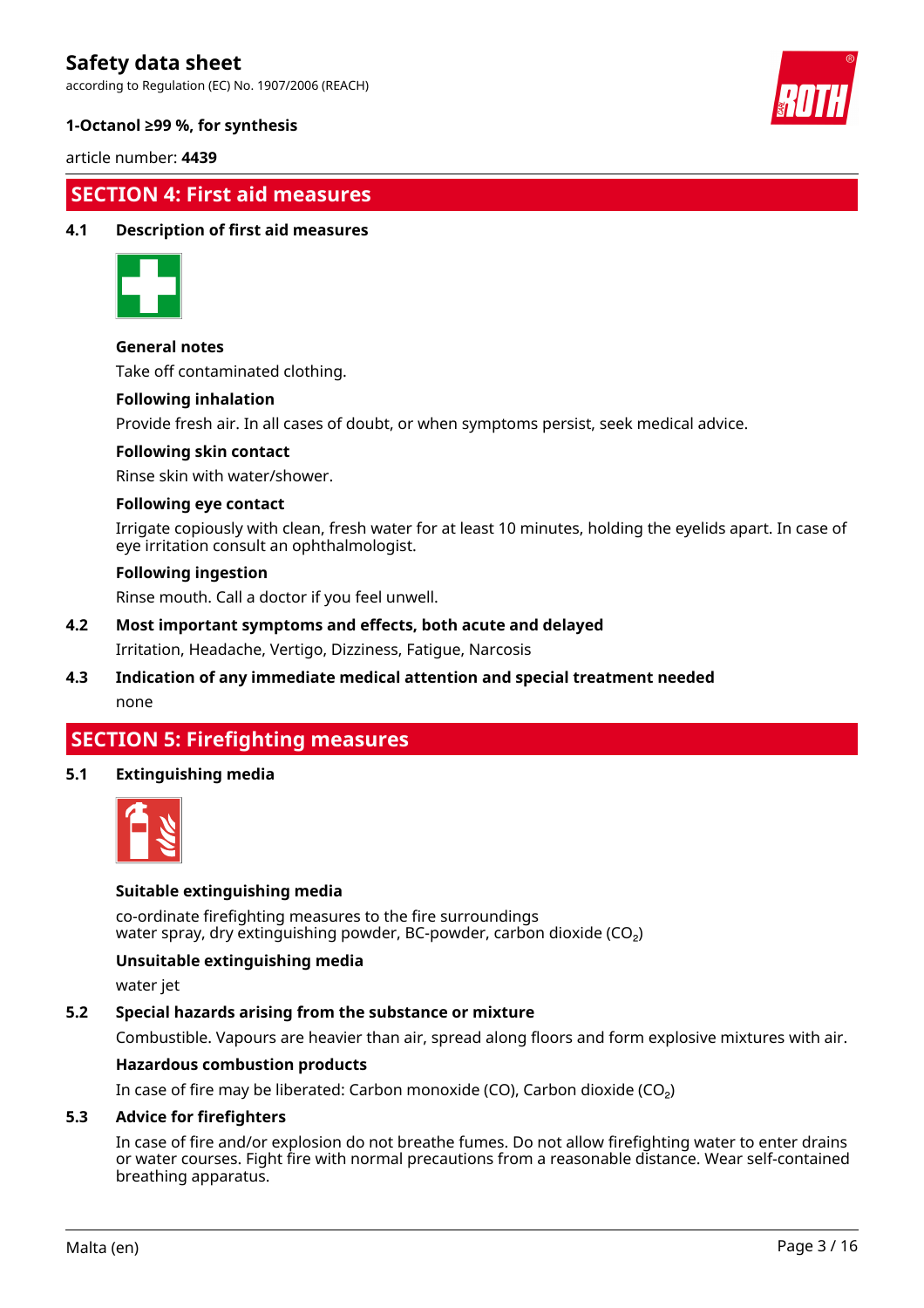according to Regulation (EC) No. 1907/2006 (REACH)



#### **1-Octanol ≥99 %, for synthesis**

article number: **4439**

### **SECTION 6: Accidental release measures**

**6.1 Personal precautions, protective equipment and emergency procedures**



#### **For non-emergency personnel**

Avoid contact with skin, eyes and clothes. Do not breathe vapour/spray.

#### **6.2 Environmental precautions**

Keep away from drains, surface and ground water. Retain contaminated washing water and dispose of it.

#### **6.3 Methods and material for containment and cleaning up**

#### **Advice on how to contain a spill**

Covering of drains.

#### **Advice on how to clean up a spill**

Absorb with liquid-binding material (sand, diatomaceous earth, acid- or universal binding agents).

#### **Other information relating to spills and releases**

Place in appropriate containers for disposal. Ventilate affected area.

#### **6.4 Reference to other sections**

Hazardous combustion products: see section 5. Personal protective equipment: see section 8. Incompatible materials: see section 10. Disposal considerations: see section 13.

### **SECTION 7: Handling and storage**

#### **7.1 Precautions for safe handling**

Provision of sufficient ventilation.

#### **Measures to prevent fire as well as aerosol and dust generation**



Keep away from sources of ignition - No smoking.

#### **Advice on general occupational hygiene**

Wash hands before breaks and after work. Keep away from food, drink and animal feedingstuffs.

#### **7.2 Conditions for safe storage, including any incompatibilities**

Keep container tightly closed.

#### **Incompatible substances or mixtures**

Observe hints for combined storage.

#### **Consideration of other advice:**

### **Specific designs for storage rooms or vessels**

Recommended storage temperature: 15 – 25 °C

#### **7.3 Specific end use(s)**

No information available.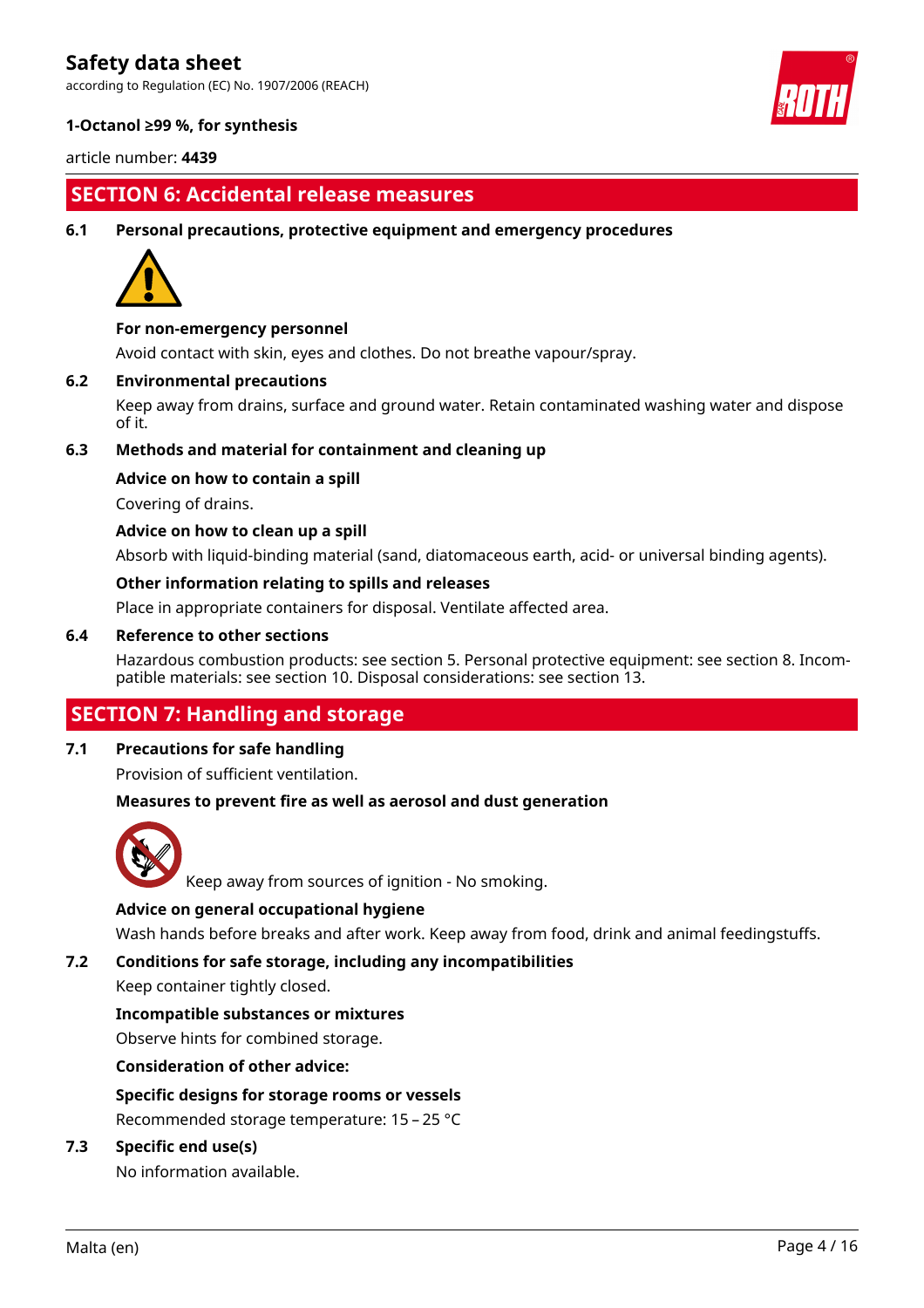according to Regulation (EC) No. 1907/2006 (REACH)



#### **1-Octanol ≥99 %, for synthesis**

#### article number: **4439**

## **SECTION 8: Exposure controls/personal protection**

#### **8.1 Control parameters**

#### **National limit values**

#### **Occupational exposure limit values (Workplace Exposure Limits)**

This information is not available.

#### **Environmental values**

| <b>Relevant PNECs and other threshold levels</b> |                           |                       |                                       |                              |  |  |
|--------------------------------------------------|---------------------------|-----------------------|---------------------------------------|------------------------------|--|--|
| End-<br>point                                    | <b>Threshold</b><br>level | <b>Organism</b>       | <b>Environmental com-</b><br>partment | <b>Exposure time</b>         |  |  |
| <b>PNEC</b>                                      | $0.2 \frac{mg}{l}$        | aquatic organisms     | freshwater                            | short-term (single instance) |  |  |
| <b>PNEC</b>                                      | $0,02 \frac{mg}{l}$       | aquatic organisms     | marine water                          | short-term (single instance) |  |  |
| <b>PNEC</b>                                      | 55,5 $mg/1$               | aquatic organisms     | sewage treatment plant<br>(STP)       | short-term (single instance) |  |  |
| <b>PNEC</b>                                      | 2,1 $mg/_{kq}$            | aquatic organisms     | freshwater sediment                   | short-term (single instance) |  |  |
| <b>PNEC</b>                                      | $0,21 \frac{mg}{kg}$      | aquatic organisms     | marine sediment                       | short-term (single instance) |  |  |
| <b>PNEC</b>                                      | $1,6$ mg $V_{\text{kg}}$  | terrestrial organisms | soil                                  | short-term (single instance) |  |  |

#### **8.2 Exposure controls**

#### **Individual protection measures (personal protective equipment)**

#### **Eye/face protection**



Use safety goggle with side protection.

#### **Skin protection**



#### **• hand protection**

Wear suitable gloves. Chemical protection gloves are suitable, which are tested according to EN 374. For special purposes, it is recommended to check the resistance to chemicals of the protective gloves mentioned above together with the supplier of these gloves. The times are approximate values from measurements at 22 ° C and permanent contact. Increased temperatures due to heated substances, body heat etc. and a reduction of the effective layer thickness by stretching can lead to a considerable reduction of the breakthrough time. If in doubt, contact manufacturer. At an approx. 1.5 times larger / smaller layer thickness, the respective breakthrough time is doubled / halved. The data apply only to the pure substance. When transferred to substance mixtures, they may only be considered as a guide.

#### **• type of material**

NBR (Nitrile rubber)

**• material thickness**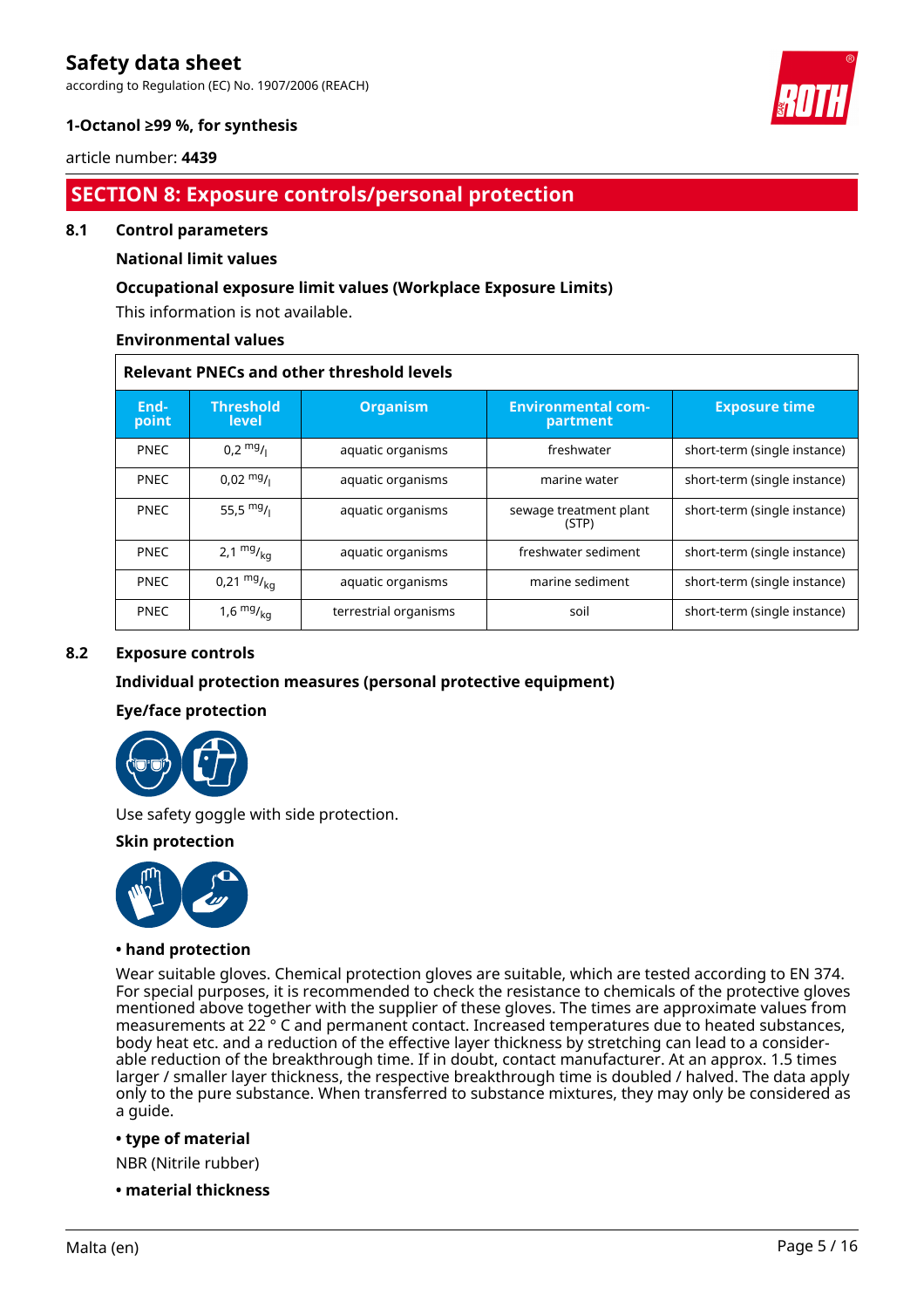according to Regulation (EC) No. 1907/2006 (REACH)

#### **1-Octanol ≥99 %, for synthesis**

article number: **4439**

#### >0,3 mm

#### **• breakthrough times of the glove material**

>480 minutes (permeation: level 6)

#### **• other protection measures**

Take recovery periods for skin regeneration. Preventive skin protection (barrier creams/ointments) is recommended.

#### **Respiratory protection**



Respiratory protection necessary at: Aerosol or mist formation. Type: A (against organic gases and vapours with a boiling point of > 65 °C , colour code: Brown).

#### **Environmental exposure controls**

Keep away from drains, surface and ground water.

### **SECTION 9: Physical and chemical properties**

#### **9.1 Information on basic physical and chemical properties**

| Physical state                                              | liquid                                                       |
|-------------------------------------------------------------|--------------------------------------------------------------|
| Colour                                                      | colourless                                                   |
| Odour                                                       | characteristic                                               |
| Melting point/freezing point                                | -13,5 $\degree$ C at 1 atm (ECHA)                            |
| Boiling point or initial boiling point and boiling<br>range | 194 °C at 1 atm (ECHA)                                       |
| Flammability                                                | this material is combustible, but will not ignite<br>readily |
| Lower and upper explosion limit                             | 0,8 vol% (LEL)                                               |
| Flash point                                                 | 86,5 °C at 101,5 kPa (ECHA)                                  |
| Auto-ignition temperature                                   | 294 °C at 1.013 mbar (ECHA)                                  |
| Decomposition temperature                                   | not relevant                                                 |
| pH (value)                                                  | not determined                                               |
| Kinematic viscosity                                         | 5,584 $\text{mm}^2$ / <sub>s</sub> at 40 °C                  |
| Solubility(ies)                                             |                                                              |
| Water solubility                                            | 0,107 $9/1$ at 23 °C (ECHA)                                  |
| Partition coefficient                                       |                                                              |
| Partition coefficient n-octanol/water (log value):          | 3,5 (pH value: 5,7, 23 °C) (ECHA)                            |
|                                                             |                                                              |
| Vapour pressure                                             | 0,052 hPa at 20 °C                                           |

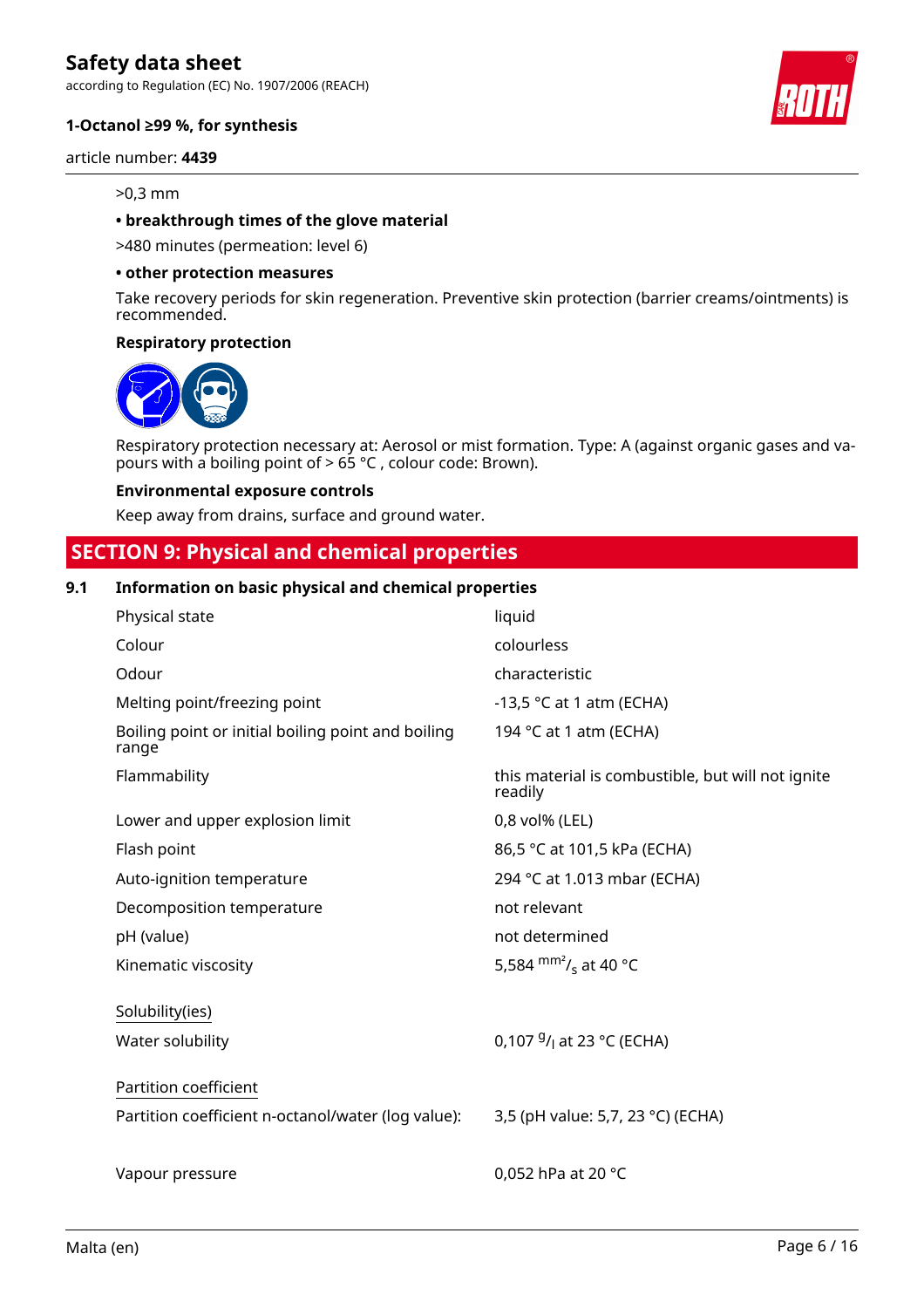according to Regulation (EC) No. 1907/2006 (REACH)

#### **1-Octanol ≥99 %, for synthesis**

article number: **4439**



|     | Density and/or relative density                        |                                                                          |
|-----|--------------------------------------------------------|--------------------------------------------------------------------------|
|     | Density                                                | 0,828 $9/_{cm^3}$ at 15,56 °C (ECHA)                                     |
|     | Relative vapour density                                | $4,5$ (air = 1)                                                          |
|     | Particle characteristics                               | not relevant (liquid)                                                    |
|     | Other safety parameters                                |                                                                          |
|     | Oxidising properties                                   | none                                                                     |
| 9.2 | <b>Other information</b>                               |                                                                          |
|     | Information with regard to physical hazard<br>classes: | hazard classes acc. to GHS<br>(physical hazards): not relevant           |
|     | Other safety characteristics:                          |                                                                          |
|     | Surface tension                                        | 35,54 $\rm{mN/m}$ (298,2 K) (ECHA)                                       |
|     | Temperature class (EU, acc. to ATEX)                   | T3<br>Maximum permissible surface temperature on<br>the equipment: 200°C |

# **SECTION 10: Stability and reactivity**

#### **10.1 Reactivity**

This material is not reactive under normal ambient conditions.

#### **If heated**

Vapours may form explosive mixtures with air.

#### **10.2 Chemical stability**

The material is stable under normal ambient and anticipated storage and handling conditions of temperature and pressure.

#### **10.3 Possibility of hazardous reactions**

**Violent reaction with:** strong oxidiser, Acetic anhydride, Perchlorates, Acids

- **10.4 Conditions to avoid** Keep away from heat.
- **10.5 Incompatible materials**

Rubber articles, different plastics

### **10.6 Hazardous decomposition products**

Hazardous combustion products: see section 5.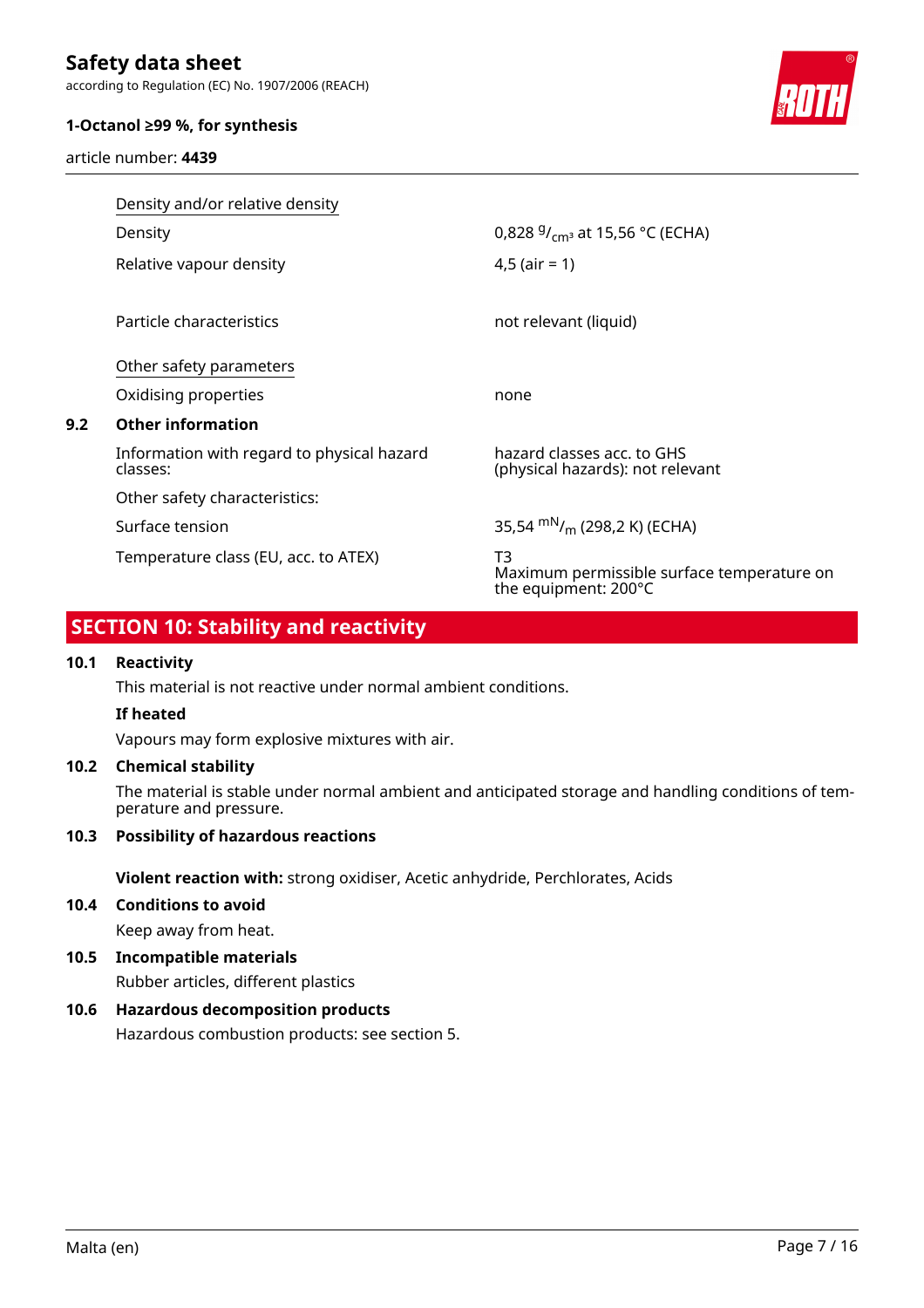according to Regulation (EC) No. 1907/2006 (REACH)

### **1-Octanol ≥99 %, for synthesis**

#### article number: **4439**

## **SECTION 11: Toxicological information**

### **11.1 Information on hazard classes as defined in Regulation (EC) No 1272/2008**

**Classification according to GHS (1272/2008/EC, CLP)**

#### **Acute toxicity**

Shall not be classified as acutely toxic.

#### **Acute toxicity**

| <b>Exposure route</b> | <b>Endpoint</b> | <b>Value</b>                         | <b>Species</b> | <b>Method</b> | <b>Source</b> |
|-----------------------|-----------------|--------------------------------------|----------------|---------------|---------------|
| oral                  | LD50            | $>5.000$ mg/ <sub>kg</sub>           | rat            |               | ECHA          |
| dermal                | LD50            | >2.000 – 4.000 <sup>mg</sup> /<br>kg | rabbit         |               | <b>ECHA</b>   |

#### **Skin corrosion/irritation**

Shall not be classified as corrosive/irritant to skin.

#### **Serious eye damage/eye irritation**

Causes serious eye irritation.

#### **Respiratory or skin sensitisation**

Shall not be classified as a respiratory or skin sensitiser.

Shall not be classified as germ cell mutagenic.

#### **Carcinogenicity**

Shall not be classified as carcinogenic.

#### **Reproductive toxicity**

**Germ cell mutagenicity**

Shall not be classified as a reproductive toxicant.

#### **Specific target organ toxicity - single exposure**

Shall not be classified as a specific target organ toxicant (single exposure).

#### **Specific target organ toxicity - repeated exposure**

Shall not be classified as a specific target organ toxicant (repeated exposure).

#### **Aspiration hazard**

Shall not be classified as presenting an aspiration hazard.

### **Symptoms related to the physical, chemical and toxicological characteristics**

#### **• If swallowed**

vomiting, gastrointestinal complaints

### **• If in eyes**

Causes serious eye irritation

#### **• If inhaled**

headache, vertigo, fatigue, dizziness, narcosis

#### **• If on skin**

Frequently or prolonged contact with skin may cause dermal irritation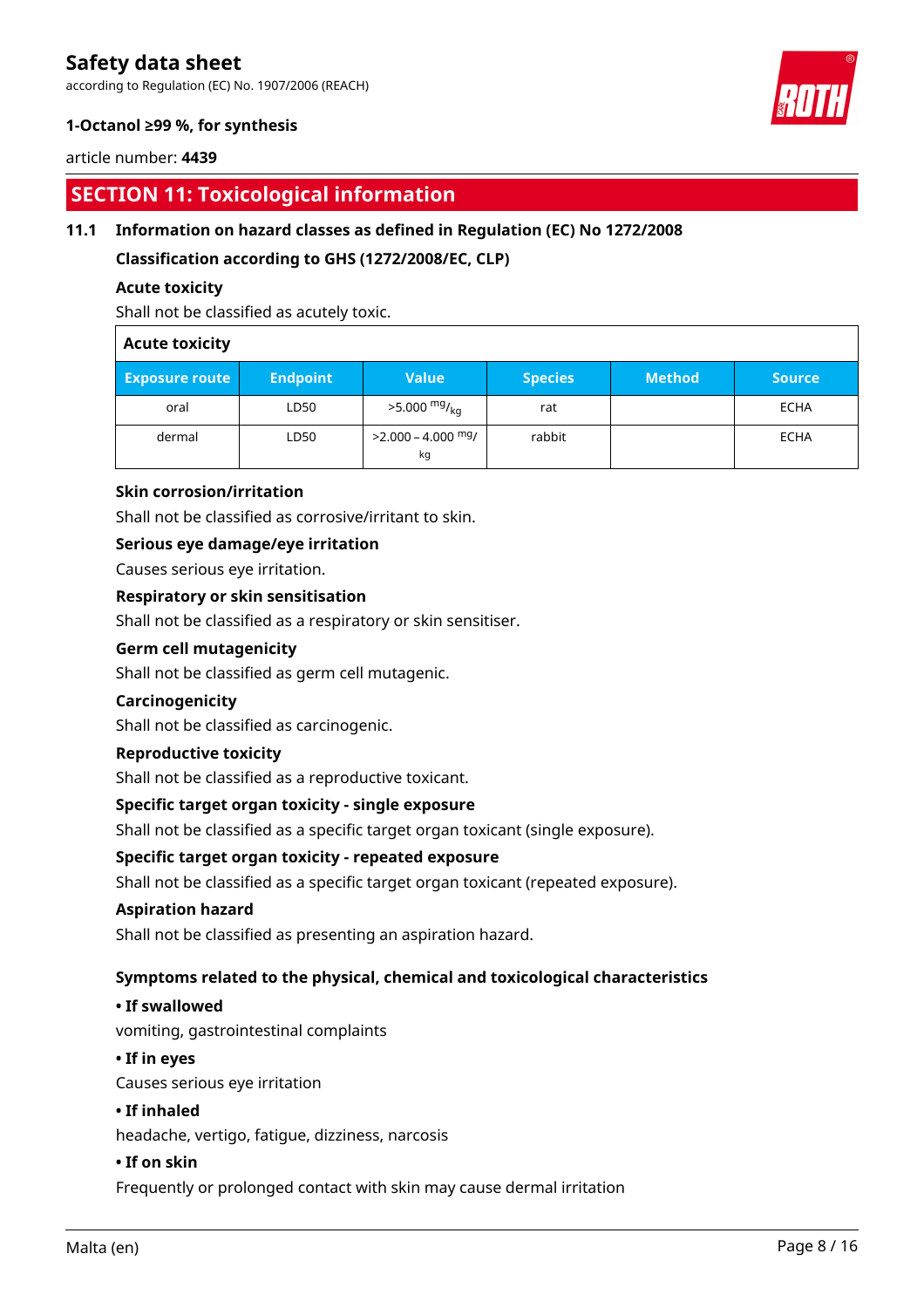according to Regulation (EC) No. 1907/2006 (REACH)



#### **1-Octanol ≥99 %, for synthesis**

article number: **4439**

#### **• Other information**

none

- **11.2 Endocrine disrupting properties** Not listed.
- **11.3 Information on other hazards**

There is no additional information.

### **SECTION 12: Ecological information**

#### **12.1 Toxicity**

Harmful to aquatic life with long lasting effects.

| <b>Aquatic toxicity (acute)</b> |                     |                |               |                         |  |  |
|---------------------------------|---------------------|----------------|---------------|-------------------------|--|--|
| <b>Endpoint</b>                 | <b>Value</b>        | <b>Species</b> | <b>Source</b> | <b>Exposure</b><br>time |  |  |
| <b>LC50</b>                     | $13,3 \frac{mg}{l}$ | fish           | <b>ECHA</b>   | 96 h                    |  |  |

#### **Biodegradation**

The substance is readily biodegradable.

#### **12.2 Process of degradability**

Theoretical Oxygen Demand: 2,948 mg/mg Theoretical Carbon Dioxide: 2,703  $^{\mathsf{mg}}\prime_{\mathsf{mg}}$ 

#### **12.3 Bioaccumulative potential**

Does not significantly accumulate in organisms.

|  | n-octanol/water (log KOW) | 3,5 (pH value: 5,7, 23 °C) (ECHA) |
|--|---------------------------|-----------------------------------|
|--|---------------------------|-----------------------------------|

#### **12.4 Mobility in soil**

Data are not available.

#### **12.5 Results of PBT and vPvB assessment**

Data are not available.

- **12.6 Endocrine disrupting properties** Not listed.
- **12.7 Other adverse effects**

Data are not available.

### **SECTION 13: Disposal considerations**

### **13.1 Waste treatment methods**



This material and its container must be disposed of as hazardous waste. Dispose of contents/container in accordance with local/regional/national/international regulations.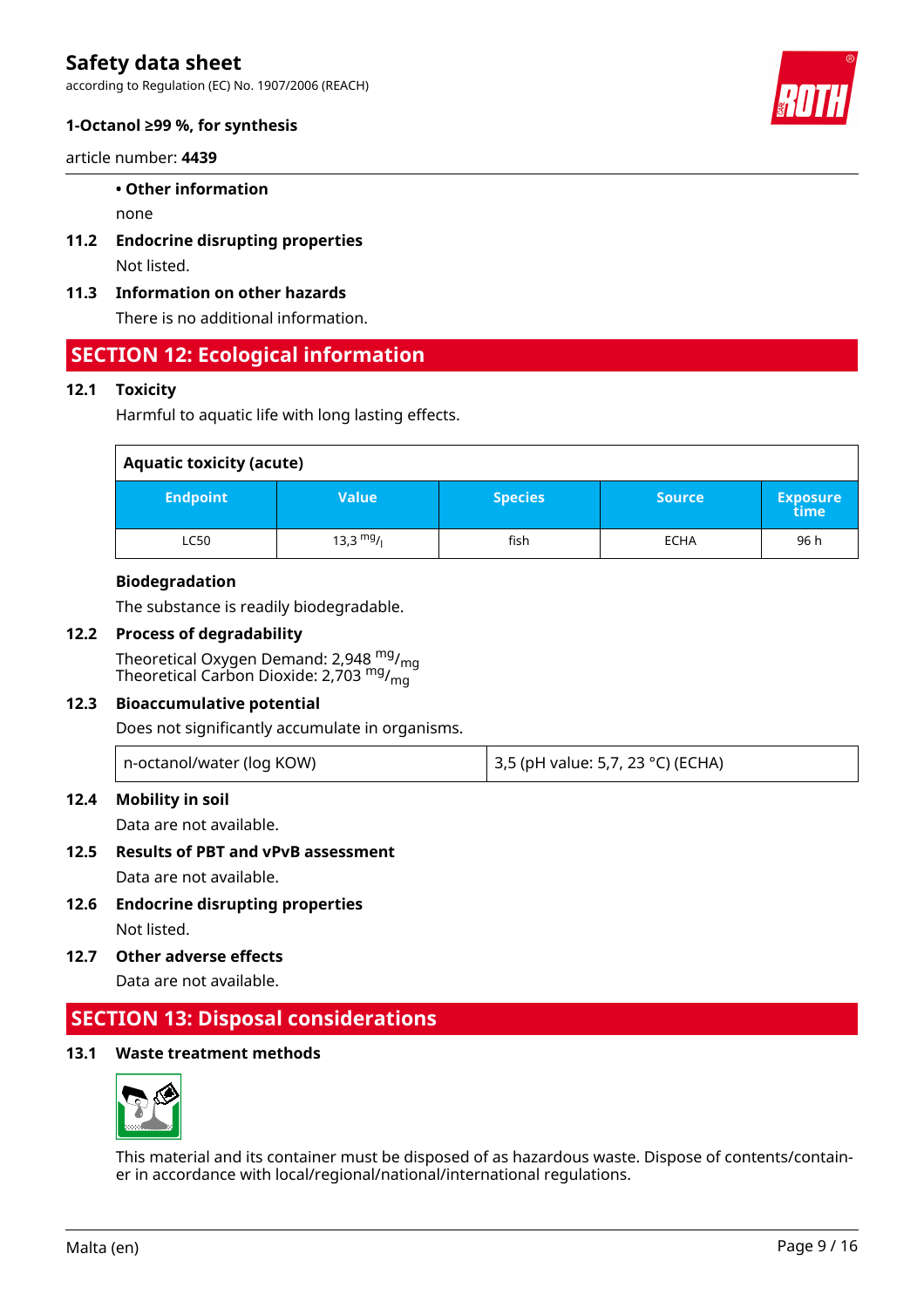according to Regulation (EC) No. 1907/2006 (REACH)

#### **1-Octanol ≥99 %, for synthesis**



#### article number: **4439**

#### **Sewage disposal-relevant information**

Do not empty into drains. Avoid release to the environment. Refer to special instructions/safety data sheets.

#### **13.2 Relevant provisions relating to waste**

The allocation of waste identity numbers/waste descriptions must be carried out according to the EEC, specific to the industry and process. Waste catalogue ordinance (Germany).

#### **13.3 Remarks**

Waste shall be separated into the categories that can be handled separately by the local or national waste management facilities. Please consider the relevant national or regional provisions.

### **SECTION 14: Transport information**

- **14.1 UN number or ID number not subject to transport regulations**
- **14.2 UN proper shipping name** not assigned
- **14.3 Transport hazard class(es)** none
- **14.4 Packing group not assigned**
- 

**14.5 Environmental hazards** non-environmentally hazardous acc. to the dangerous goods regulations

#### **14.6 Special precautions for user**

There is no additional information.

### **14.7 Maritime transport in bulk according to IMO instruments**

The cargo is not intended to be carried in bulk.

#### **14.8 Information for each of the UN Model Regulations**

#### **Transport of dangerous goods by road, rail and inland waterway (ADR/RID/ADN) - Additional information**

Not subject to ADR, RID and ADN.

**International Maritime Dangerous Goods Code (IMDG) - Additional information** Not subject to IMDG.

**International Civil Aviation Organization (ICAO-IATA/DGR) - Additional information** Not subject to ICAO-IATA.

### **SECTION 15: Regulatory information**

### **15.1 Safety, health and environmental regulations/legislation specific for the substance or mixture Relevant provisions of the European Union (EU)**

**Restrictions according to REACH, Annex XVII**

| Dangerous substances with restrictions (REACH, Annex XVII) |                                                                                                          |               |                    |     |  |
|------------------------------------------------------------|----------------------------------------------------------------------------------------------------------|---------------|--------------------|-----|--|
| Name of substance                                          | Name acc. to inventory                                                                                   | <b>CAS No</b> | <b>Restriction</b> | No. |  |
| 1-Octanol                                                  | this product meets the criteria for<br>classification in accordance with Reg-<br>ulation No 1272/2008/EC |               | R <sub>3</sub>     |     |  |
| 1-Octanol                                                  | substances in tattoo inks and perman-<br>ent make-up                                                     |               | <b>R75</b>         | 75  |  |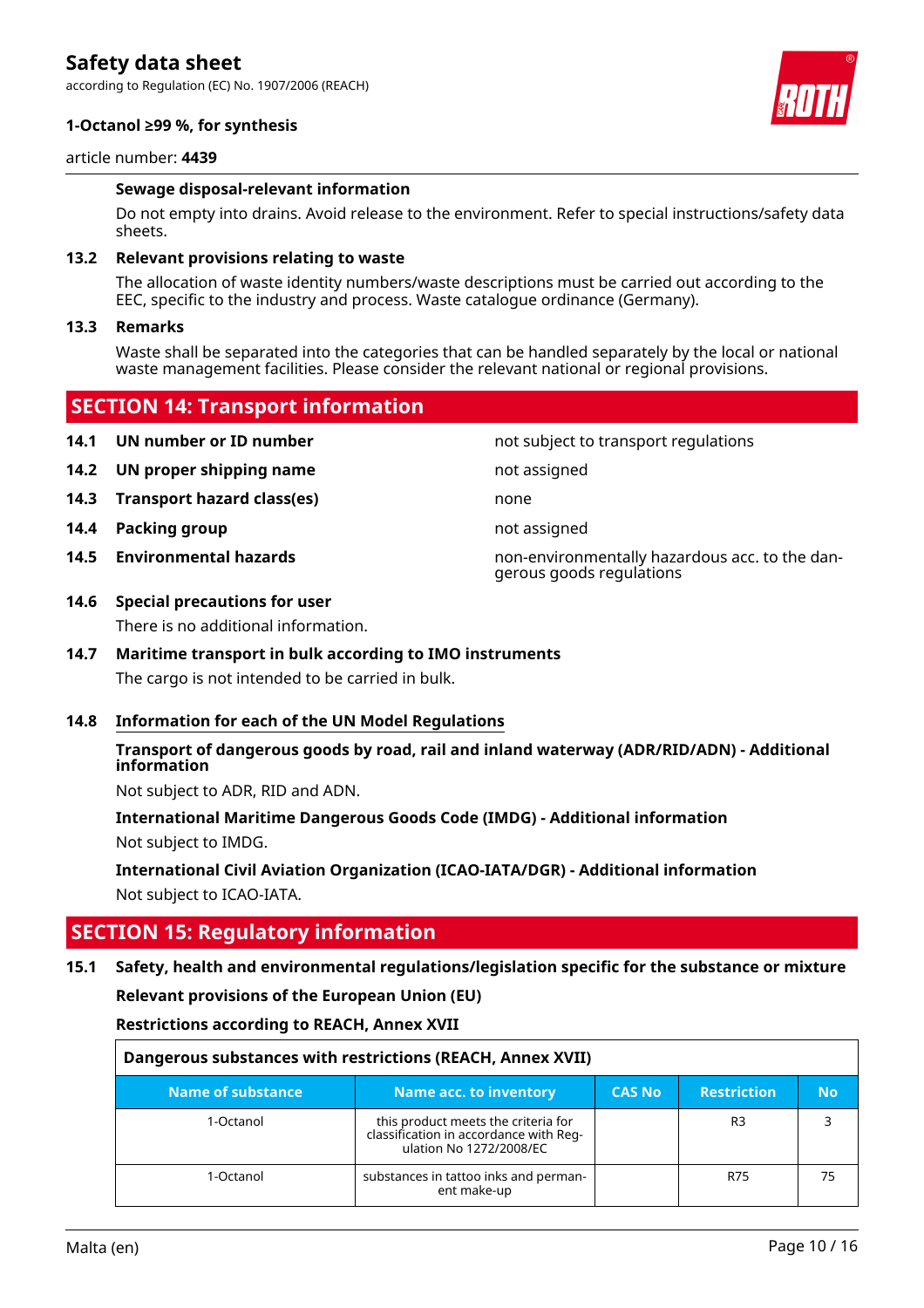according to Regulation (EC) No. 1907/2006 (REACH)





#### **Legend**

R3 1. Shall not be used in:

- ornamental articles intended to produce light or colour effects by means of different phases, for example in ornamental lamps and ashtrays,

- tricks and jokes,

- games for one or more participants, or any article intended to be used as such, even with ornamental aspects,

2. Articles not complying with paragraph 1 shall not be placed on the market. 3. Shall not be placed on the market if they contain a colouring agent, unless required for fiscal reasons, or perfume, or both, if they:

— can be used as fuel in decorative oil lamps for supply to the general public, and

— present an aspiration hazard and are labelled with H304.

4. Decorative oil lamps for supply to the general public shall not be placed on the market unless they conform to the European Standard on Decorative oil lamps (EN 14059) adopted by the European Committee for Standardisation (CEN).

5. Without prejudice to the implementation of other Union provisions relating to the classification, labelling and packaging of substances and mixtures, suppliers shall ensure, before the placing on the market, that the following requirements are met:

(a) lamp oils, labelled with H304, intended for supply to the general public are visibly, legibly and indelibly marked as follows: "Keep lamps filled with this liquid out of the reach of children"; and, by 1 December 2010, "Just a sip of lamp oil – or even sucking the wick of lamps – may lead to life-threatening lung damage";

(b) grill lighter fluids, labelled with H304, intended for supply to the general public are legibly and indelibly marked by 1 December 2010 as follows: 'Just a sip of grill lighter fluid may lead to life threatening lung damage'; (c) lamps oils and grill lighters, labelled with H304, intended for supply to the general public are packaged in black

opaque containers not exceeding 1 litre by 1 December 2010.';

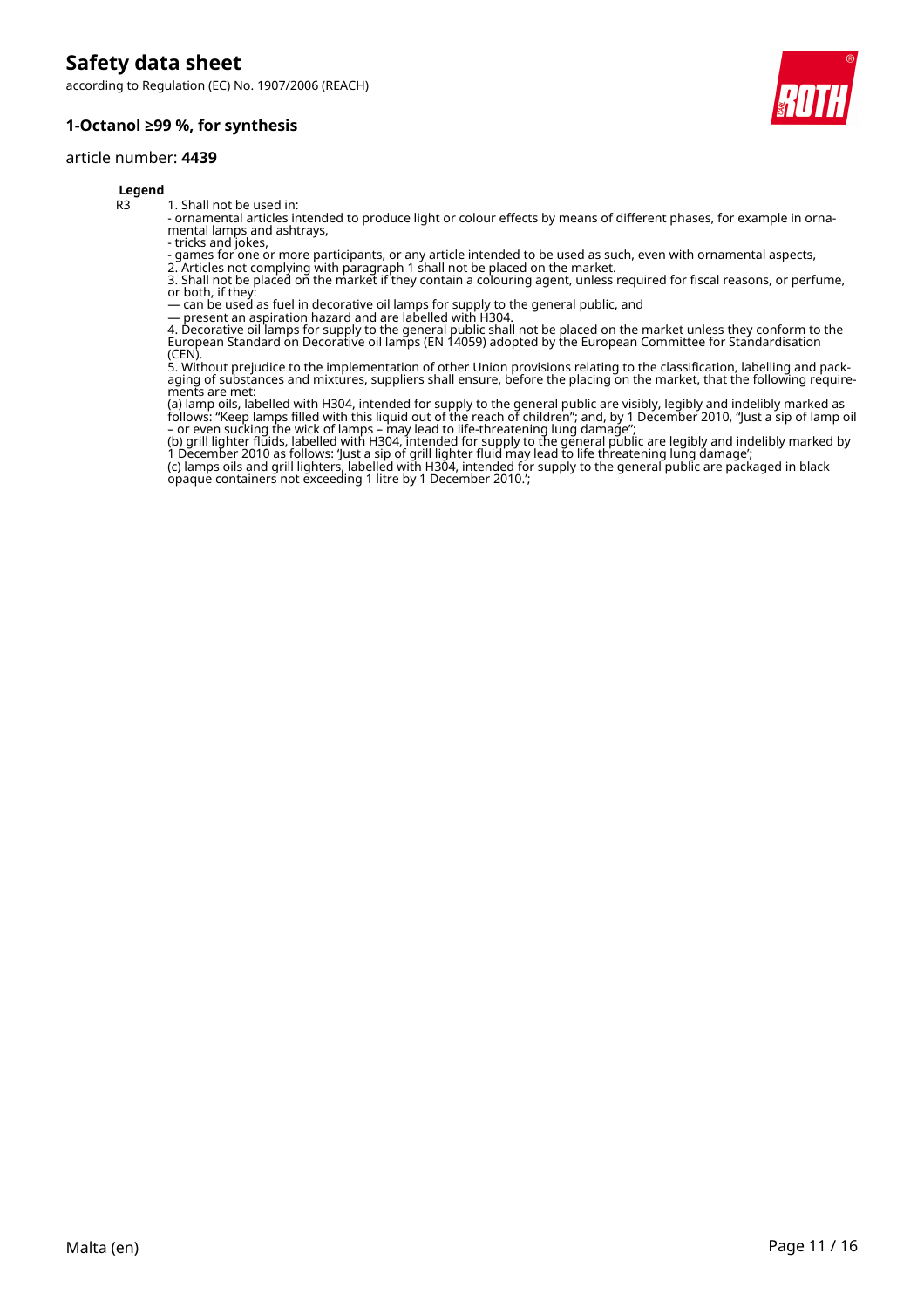according to Regulation (EC) No. 1907/2006 (REACH)

#### **1-Octanol ≥99 %, for synthesis**

#### article number: **4439**



#### **Legend** R75 1. Shall not be placed on the market in mixtures for use for tattooing purposes, and mixtures containing any such substances shall not be used for tattooing purposes, after 4 January 2022 if the substance or substances in question is or are present in the following circumstances: (a) in the case of a substance classified in Part 3 of Annex VI to Regulation (EC) No 1272/2008 as carcinogen category 1A, 1B or 2, or germ cell mutagen category 1A, 1B or 2, the substance is present in the mixture in a concentration equal to or greater than 0,00005 % by weight; (b) in the case of a substance classified in Part 3 of Annex VI to Regulation (EC) No 1272/2008 as reproductive toxicant category 1A, 1B or 2, the substance is present in the mixture in a concentration equal to or greater than 0,001 % by weight; (c) in the case of a substance classified in Part 3 of Annex VI to Regulation (EC) No 1272/2008 as skin sensitiser category 1, 1A or 1B, the substance is present in the mixture in a concentration equal to or greater than 0,001 % by weight; (d) in the case of a substance classified in Part 3 of Annex VI to Regulation (EC) No 1272/2008 as skin corrosive category 1, 1A, 1B or 1C or skin irritant category 2, or as serious eye damage category 1 or eye irritant category 2, the substance is present in the mixture in a concentration equal to or greater than: (i) 0,1 % by weight, if the substance is used solely as a pH regulator; (ii) 0,01 % by weight, in all other cases; (e) in the case of a substance listed in Annex II to Regulation (EC) No 1223/2009 (\*1), the substance is present in the mixture in a concentration equal to or greater than 0,00005 % by weight; (f) in the case of a substance for which a condition of one or more of the following kinds is specified in column g (Product type, Body parts) of the table in Annex IV to Regulation (EC) No 1223/2009, the substance is present in the mixture in a concentration equal to or greater than 0,00005 % by weight: (i) "Rinse-off products"; (ii) "Not to be used in products applied on mucous membranes"; (iii) "Not to be used in eye products"; (g) in the case of a substance for which a condition is specified in column h (Maximum concentration in ready for use preparation) or column i (Other) of the table in Annex IV to Regulation (EC) No 1223/2009, the substance is present in the mixture in a concentration, or in some other way, that does not accord with the condition specified in that column; (h) in the case of a substance listed in Appendix 13 to this Annex, the substance is present in the mixture in a concentration equal to or greater than the concentration limit specified for that substance in that Appendix. 2. For the purposes of this entry use of a mixture "for tattooing purposes" means injection or introduction of the mixture into a person's skin, mucous membrane or eyeball, by any process or procedure (including procedures commonly referred to as permanent make-up, cosmetic tattooing, micro-blading and micro-pigmentation), with the aim of making a mark or design on his or her body. 3. If a substance not listed in Appendix 13 falls within more than one of points (a) to (g) of paragraph 1, the strictest concentration limit laid down in the points in question shall apply to that substance. If a substance listed in Appendix 13 also falls within one or more of points (a) to (g) of paragraph 1, the concentration limit laid down in point (h) of paragraph 1 shall apply to that substance. 4. By way of derogation, paragraph 1 shall not apply to the following substances until 4 January 2023: (a) Pigment Blue 15:3 (CI 74160, EC No 205-685-1, CAS No 147-14-8); (b) Pigment Green 7 (CI 74260, EC No 215-524-7, CAS No 1328-53-6). 5. If Part 3 of Annex VI to Regulation (EC) No 1272/2008 is amended after 4 January 2021 to classify or re-classify a substance such that the substance then becomes caught by point (a), (b), (c) or (d) of paragraph 1 of this entry, or such that it then falls within a different one of those points from the one within which it fell previously, and the date of application of that new or revised classification is after the date referred to in paragraph 1 or, as the case may be, paragraph 4 of this entry, that amendment shall, for the purposes of applying this entry to that substance, be treated as taking effect on the date of application of that new or revised classification. 6. If Annex II or Annex IV to Regulation (EC) No 1223/2009 is amended after 4 January 2021 to list or change the listing of a substance such that the substance then becomes caught by point (e), (f) or (g) of paragraph 1 of this entry, or such that it then falls within a different one of those points from the one within which it fell previously, and the amendment takes effect after the date referred to in paragraph 1 or, as the case may be, paragraph 4 of this entry, that amendment shall, for the purposes of applying this entry to that substance, be treated as taking effect from the date falling 18 months after entry into force of the act by which that amendment was made. 7. Suppliers placing a mixture on the market for use for tattooing purposes shall ensure that, after 4 January 2022, the mixture is marked with the following information: (a) the statement "Mixture for use in tattoos or permanent make-up"; (b) a reference number to uniquely identify the batch; (c) the list of ingredients in accordance with the nomenclature established in the glossary of common ingredient names pursuant to Article 33 of Regulation (EC) No 1223/2009, or in the absence of a common ingredient name, the IUPAC name. In the absence of a common ingredient name or IUPAC name, the CAS and EC number. Ingredients shall be listed in descending order by weight or volume of the ingredients at the time of formulation. "Ingredient" means any substance added during the process of formulation and present in the mixture for use for tattooing purposes. Impurities shall not be regarded as ingredients. If the name of a substance, used as ingredient within the meaning of this entry, is already required to be stated on the label in accordance with Regulation (EC) No 1272/2008, that ingredient does not need to be marked in accordance with this Regulation; (d) the additional statement "pH regulator" for substances falling under point (d)(i) of paragraph 1; (e) the statement "Contains nickel. Can cause allergic reactions." if the mixture contains nickel below the concentration limit specified in Appendix 13; (f) the statement "Contains chromium (VI). Can cause allergic reactions." if the mixture contains chromium (VI) below the concentration limit specified in Appendix 13; (g) safety instructions for use insofar as they are not already required to be stated on the label by Regulation (EC) No 1272/2008. The information shall be clearly visible, easily legible and marked in a way that is indelible.<br>The information shall be written in the official language(s) of the Member State(s) where the mixture is placed on the<br>market, Where necessary because of the size of the package, the information listed in the first subparagraph, except for point (a), shall be included instead in the instructions for use. Before using a mixture for tattooing purposes, the person using the mixture shall provide the person undergoing the procedure with the information marked on the package or included in the instructions for use pursuant to this para-

graph. 8. Mixtures that do not contain the statement "Mixture for use in tattoos or permanent make-up" shall not be used for tattooing purposes.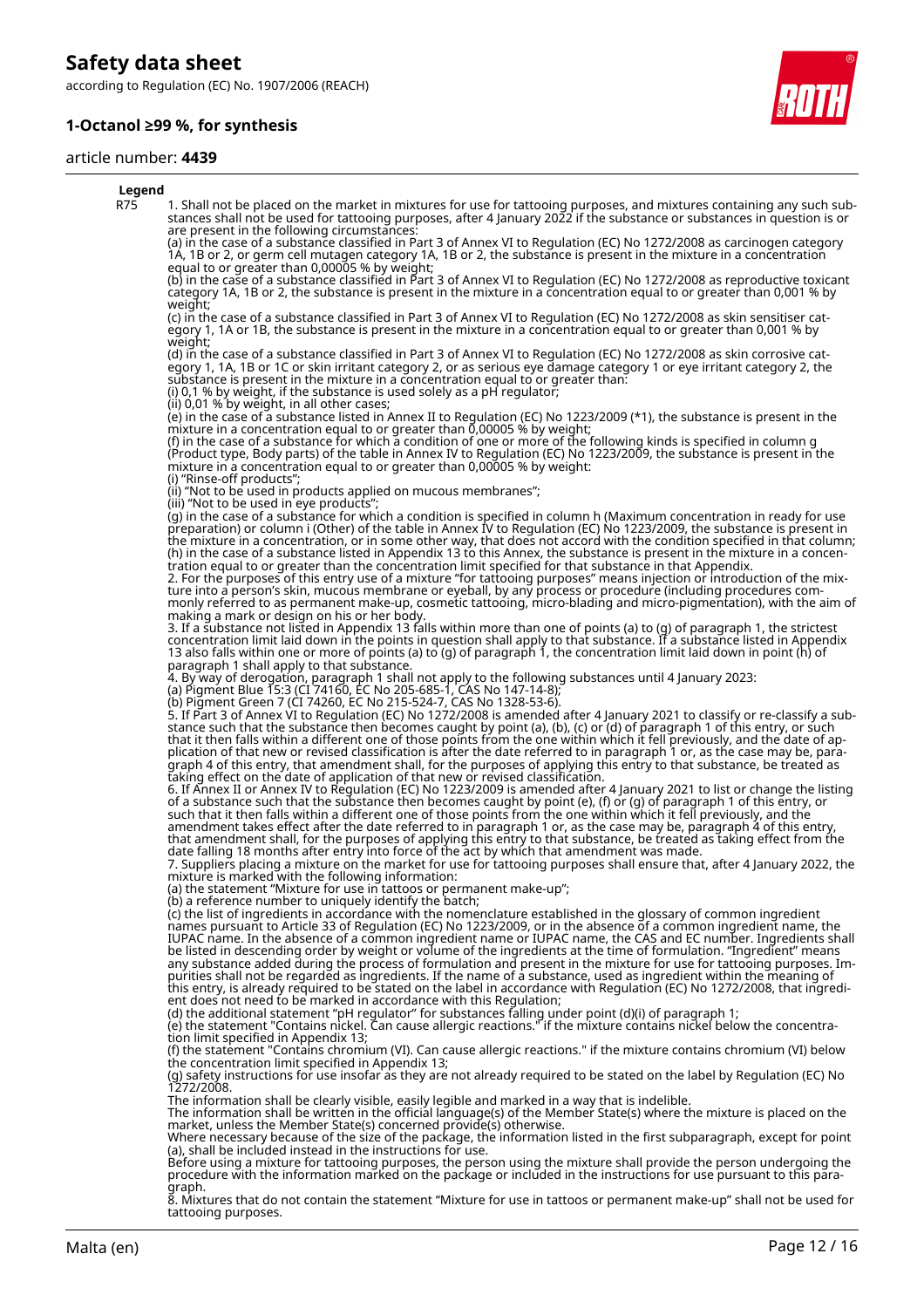according to Regulation (EC) No. 1907/2006 (REACH)

### **1-Octanol ≥99 %, for synthesis**

#### article number: **4439**

#### **Legend**

9. This entry does not apply to substances that are gases at temperature of 20 °C and pressure of 101,3 kPa, or generate a vapour pressure of more than 300 kPa at temperature of 50 °C, with the exception of formaldehyde (CAS No 50- 00-0, EC No 200-001-8).

10. This entry does not apply to the placing on the market of a mixture for use for tattooing purposes, or to the use of a mixture for tattooing purposes, when placed on the market exclusively as a medical device or an accessory to a medical device, within the meaning of Regulation (EU) 2017/745, or when used exclusively as a medical device or an accessory to a medical device, within the same meaning. Where the placing on the market or use may not be exclusively as a medical device or an accessory to a medical device, the requirements of Regulation (EU) 2017/745 and of this Regulation shall apply cumulatively.

#### **List of substances subject to authorisation (REACH, Annex XIV)/SVHC - candidate list**

Not listed.

#### **Seveso Directive**

| 2012/18/EU (Seveso III) |                                              |                                                                                                 |              |  |  |
|-------------------------|----------------------------------------------|-------------------------------------------------------------------------------------------------|--------------|--|--|
| <b>No</b>               | <b>Dangerous substance/hazard categories</b> | Qualifying quantity (tonnes) for the ap-<br>plication of lower and upper-tier re-<br>quirements | <b>Notes</b> |  |  |
|                         | not assigned                                 |                                                                                                 |              |  |  |

#### **Deco-Paint Directive**

| <b>VOC</b> | 100 %            |
|------------|------------------|
| content    | $828\frac{9}{1}$ |
|            |                  |

#### **Industrial Emissions Directive (IED)**

| VOC content | 0 % |
|-------------|-----|
| VOC content | 09/ |

#### **Directive on the restriction of the use of certain hazardous substances in electrical and electronic equipment (RoHS)**

not listed

#### **Regulation concerning the establishment of a European Pollutant Release and Transfer Register (PRTR)**

not listed

#### **Water Framework Directive (WFD)**

not listed

#### **Regulation on the marketing and use of explosives precursors**

not listed

#### **Regulation on drug precursors**

not listed

#### **Regulation on substances that deplete the ozone layer (ODS)**

not listed

#### **Regulation concerning the export and import of hazardous chemicals (PIC)**

not listed

#### **Regulation on persistent organic pollutants (POP)**

not listed

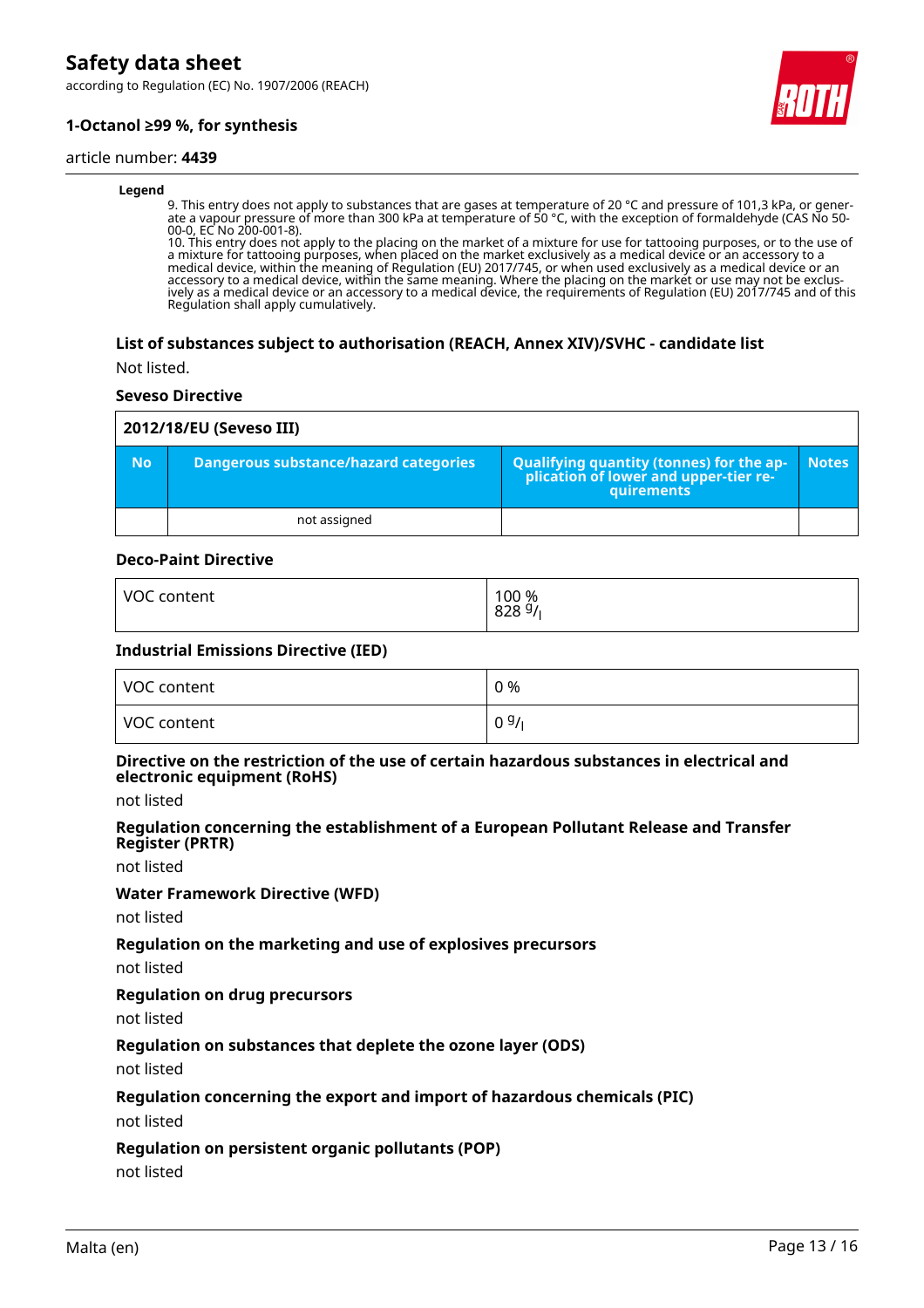according to Regulation (EC) No. 1907/2006 (REACH)



### **1-Octanol ≥99 %, for synthesis**

article number: **4439**

#### **Other information**

Directive 94/33/EC on the protection of young people at work. Observe employment restrictions under the Maternity Protection Directive (92/85/EEC) for expectant or nursing mothers.

#### **National inventories**

| <b>Country</b> | <b>Inventory</b> | <b>Status</b>       |
|----------------|------------------|---------------------|
| AU             | <b>AIIC</b>      | substance is listed |
| CA             | <b>DSL</b>       | substance is listed |
| <b>CN</b>      | <b>IECSC</b>     | substance is listed |
| EU             | ECSI             | substance is listed |
| EU             | REACH Reg.       | substance is listed |
| JP             | <b>CSCL-ENCS</b> | substance is listed |
| KR             | KECI             | substance is listed |
| МX             | INSQ             | substance is listed |
| <b>NZ</b>      | NZIOC            | substance is listed |
| PH             | <b>PICCS</b>     | substance is listed |
| <b>TR</b>      | <b>CICR</b>      | substance is listed |
| TW             | <b>TCSI</b>      | substance is listed |
| US.            | <b>TSCA</b>      | substance is listed |

#### **Legend**

| AIIC         | Australian Inventory of Industrial Chemicals                            |
|--------------|-------------------------------------------------------------------------|
| CICR         | Chemical Inventory and Control Regulation                               |
|              | CSCL-ENCS List of Existing and New Chemical Substances (CSCL-ENCS)      |
| DSL.         | Domestic Substances List (DSL)                                          |
| ECSI         | EC Substance Inventory (EINECS, ELINCS, NLP)                            |
| IECSC        | Inventory of Existing Chemical Substances Produced or Imported in China |
| INSO         | National Inventory of Chemical Substances                               |
| KECI         | Korea Existing Chemicals Inventory                                      |
| NZIoC        | New Zealand Inventory of Chemicals                                      |
| <b>PICCS</b> | Philippine Inventory of Chemicals and Chemical Substances (PICCS)       |
|              | REACH Reg. REACH registered substances                                  |
| TCSI         | Taiwan Chemical Substance Inventory                                     |
| TSCA         | <b>Toxic Substance Control Act</b>                                      |
|              |                                                                         |

#### **15.2 Chemical Safety Assessment**

No Chemical Safety Assessment has been carried out for this substance.

### **SECTION 16: Other information**

#### **Indication of changes (revised safety data sheet)**

Alignment to regulation: Regulation (EC) No. 1907/2006 (REACH), amended by 2020/878/EU

Restructuring: section 9, section 14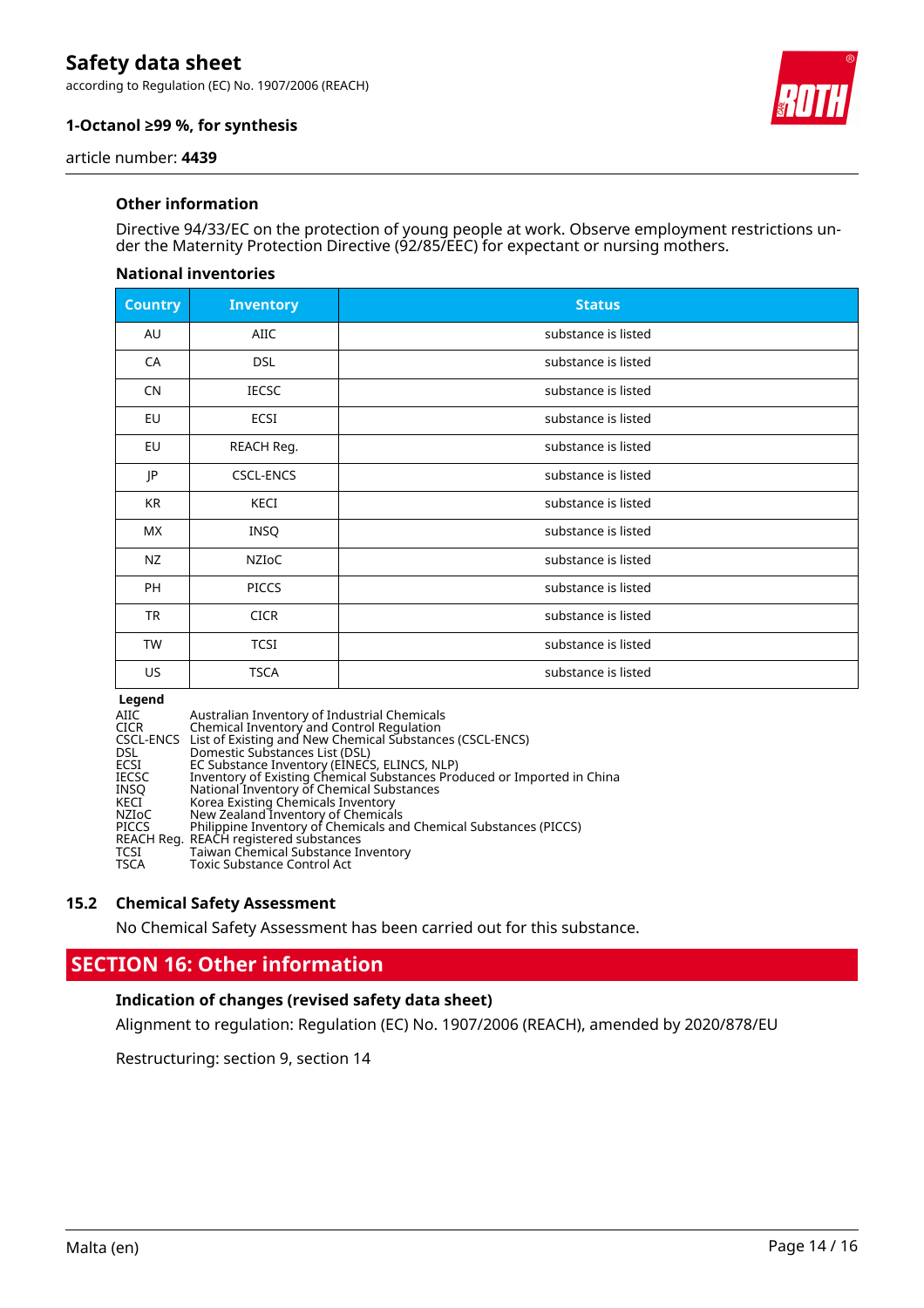according to Regulation (EC) No. 1907/2006 (REACH)



### **1-Octanol ≥99 %, for synthesis**

#### article number: **4439**

| <b>Section</b> | <b>Former entry (text/value)</b>                      | <b>Actual entry (text/value)</b>                                                                                                                          | Safety-<br>relev-<br>ant |
|----------------|-------------------------------------------------------|-----------------------------------------------------------------------------------------------------------------------------------------------------------|--------------------------|
| 2.1            |                                                       | Classification according to Regulation (EC) No<br>1272/2008 (CLP):<br>change in the listing (table)                                                       | yes                      |
| 2.1            |                                                       | The most important adverse physicochemical,<br>human health and environmental effects:<br>Spillage and fire water can cause pollution of<br>watercourses. | yes                      |
| 2.3            | Other hazards:<br>There is no additional information. | Other hazards:<br>This material is combustible, but will not ignite<br>readily.                                                                           | yes                      |
| 2.3            |                                                       | Results of PBT and vPvB assessment:<br>According to the results of its assessment, this<br>substance is not a PBT or a vPvB.                              | yes                      |

### **Abbreviations and acronyms**

| Abbr.           | <b>Descriptions of used abbreviations</b>                                                                                                                                                                                       |
|-----------------|---------------------------------------------------------------------------------------------------------------------------------------------------------------------------------------------------------------------------------|
| <b>ADN</b>      | Accord européen relatif au transport international des marchandises dangereuses par voies de naviga-<br>tion intérieures (European Agreement concerning the International Carriage of Dangerous Goods by In-<br>land Waterways) |
| <b>ADR</b>      | Accord relatif au transport international des marchandises dangereuses par route (Agreement concern-<br>ing the International Carriage of Dangerous Goods by Road)                                                              |
| CAS             | Chemical Abstracts Service (service that maintains the most comprehensive list of chemical substances)                                                                                                                          |
| <b>CLP</b>      | Regulation (EC) No 1272/2008 on classification, labelling and packaging of substances and mixtures                                                                                                                              |
| <b>DGR</b>      | Dangerous Goods Regulations (see IATA/DGR)                                                                                                                                                                                      |
| EC No           | The EC Inventory (EINECS, ELINCS and the NLP-list) is the source for the seven-digit EC number, an identi-<br>fier of substances commercially available within the EU (European Union)                                          |
| <b>EINECS</b>   | European Inventory of Existing Commercial Chemical Substances                                                                                                                                                                   |
| <b>ELINCS</b>   | European List of Notified Chemical Substances                                                                                                                                                                                   |
| <b>GHS</b>      | "Globally Harmonized System of Classification and Labelling of Chemicals" developed by the United Na-<br>tions                                                                                                                  |
| <b>TATA</b>     | International Air Transport Association                                                                                                                                                                                         |
| <b>IATA/DGR</b> | Dangerous Goods Regulations (DGR) for the air transport (IATA)                                                                                                                                                                  |
| <b>ICAO</b>     | <b>International Civil Aviation Organization</b>                                                                                                                                                                                |
| <b>IMDG</b>     | International Maritime Dangerous Goods Code                                                                                                                                                                                     |
| <b>LC50</b>     | Lethal Concentration 50%: the LC50 corresponds to the concentration of a tested substance causing 50 %<br>lethality during a specified time interval                                                                            |
| LD50            | Lethal Dose 50 %: the LD50 corresponds to the dose of a tested substance causing 50 % lethality during a<br>specified time interval                                                                                             |
| LEL.            | Lower explosion limit (LEL)                                                                                                                                                                                                     |
| <b>NLP</b>      | No-Longer Polymer                                                                                                                                                                                                               |
| PBT             | Persistent, Bioaccumulative and Toxic                                                                                                                                                                                           |
| <b>PNEC</b>     | <b>Predicted No-Effect Concentration</b>                                                                                                                                                                                        |
| <b>REACH</b>    | Registration, Evaluation, Authorisation and Restriction of Chemicals                                                                                                                                                            |